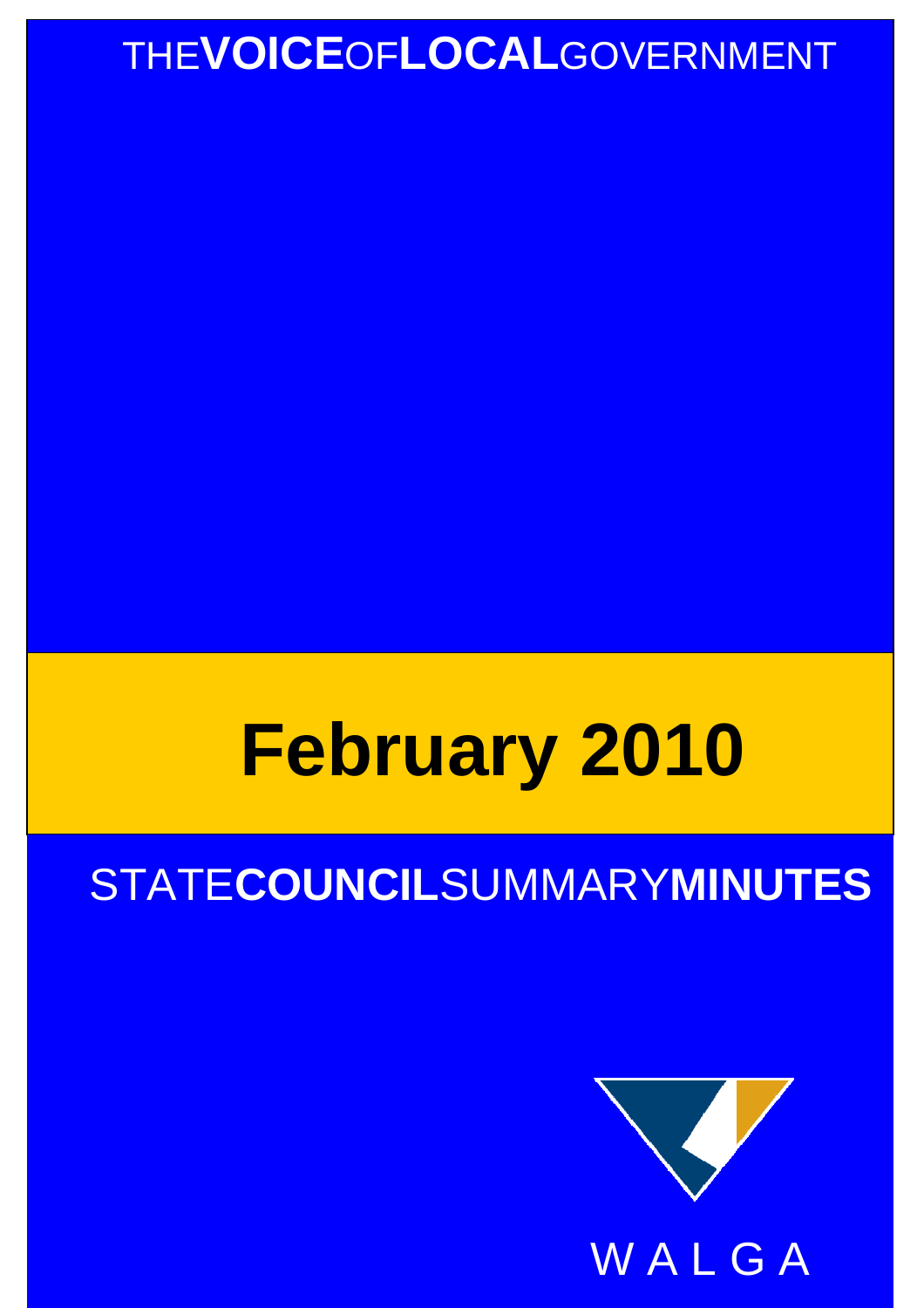

#### **NOTICE OF MEETING**

Meeting No. 1 of 2010 of the Western Australian Local Government Association State Council was held regionally at Margaret River on 5 February 2010 beginning at 9:01 am.

#### **ATTENDANCE, APOLOGIES & ANNOUNCEMENTS**

#### **1. ATTENDANCE**

| Chairman       | <b>President of WALGA</b>                                                                                                                                                                                                                                                                                          | Cr Bill Mitchell JP                                                                                                                                                                                                                                                                                                                                                  |
|----------------|--------------------------------------------------------------------------------------------------------------------------------------------------------------------------------------------------------------------------------------------------------------------------------------------------------------------|----------------------------------------------------------------------------------------------------------------------------------------------------------------------------------------------------------------------------------------------------------------------------------------------------------------------------------------------------------------------|
| <b>Members</b> | <b>Avon-Midland Country Zone</b><br><b>Central Country Zone</b><br>Central Metropolitan Zone                                                                                                                                                                                                                       | Cr David Hood<br><b>President Cr Steve Martin JP</b><br>Cr Janet Davidson JP                                                                                                                                                                                                                                                                                         |
|                | East Metropolitan Zone                                                                                                                                                                                                                                                                                             | Cr Paul Kelly<br><b>Mayor Glenys Godfrey</b><br>Cr Mick Wainwright (Deputy)                                                                                                                                                                                                                                                                                          |
|                | Gascoyne Country Zone<br><b>Goldfields Esperance Country Zone</b><br><b>Great Eastern Country Zone</b><br><b>Great Southern Country Zone</b><br>Kimberley Country Zone<br><b>Murchison Country Zone</b><br>North Metropolitan Zone<br>Peel Country Zone<br>South East Metropolitan Zone<br>South Metropolitan Zone | <b>President Cr Ronnie Fleay</b><br>Cr Esther Roadnight<br>Cr Halley Cowan<br>Cr Barry Webster (Deputy)<br>President Cr Fred Mills (Deputy)<br><b>President Cr Simon Broad</b><br>Mayor David Boothman<br>Mayor Troy Pickard (Deputy President)<br>Cr Wally Barrett<br>Cr Kevin Trent<br>Cr Henry Zelones JP<br><b>Mayor Carol Adams</b><br>Cr Brian Warner (Deputy) |
|                | South West Country Zone                                                                                                                                                                                                                                                                                            | Cr Doug Thompson<br>Cr Peter Monagle                                                                                                                                                                                                                                                                                                                                 |
| Ex-Officio     | Local Government Managers Australia                                                                                                                                                                                                                                                                                | Mr Andrew Hammond                                                                                                                                                                                                                                                                                                                                                    |
| Secretariat    | <b>Chief Executive Officer</b><br>Deputy Chief Executive Officer<br>Exec Manager Governance & Strategy<br>Exec Manager Planning & Com Development<br>Exec Manager environment & Waste<br>Governance Policy Officer<br><b>Governance Policy Officer</b>                                                             | <b>Ms Ricky Burges</b><br>Mr Wayne Scheggia<br>Mr Tony Brown<br><b>Ms Allison Hailes</b><br>Mr Mark Batty<br>Ms Meredith Neilsen<br>Mr Timothy Lane                                                                                                                                                                                                                  |
| 2.             | <b>APOLOGIES</b>                                                                                                                                                                                                                                                                                                   |                                                                                                                                                                                                                                                                                                                                                                      |
| Associate      | <b>Kimberley Country Zone</b><br>Goldfields Esperance Country Zone<br>North Metropolitan Zone<br>North Metropolitan Zone<br>Northern Country Zone<br>Pilbara Country Zone<br>Pilbara Country Zone<br>The Rt Hon Lord Mayor of the City of Perth<br><b>Exec Manager Corporate Business Solutions</b>                | <b>President Cr Graeme Campbell</b><br>Mayor Ron Yuryevich AM FRD<br>Cr Tracey Roberts (Deputy)<br>Cr Brett Treby<br>President Cr Moira Girando (Deputy)<br>President Cr Lynne Craigie<br>Mayor Kelly Howlett (Deputy)<br>Ms Lisa Scaffidi<br>Mr Nick Wood                                                                                                           |
| 3.             | <b>OBSERVERS</b><br>East Metropolitan Zone<br>South West Country Zone                                                                                                                                                                                                                                              | Mayor James Best<br>Cr John Gardiner                                                                                                                                                                                                                                                                                                                                 |

**4 ANNOUNCEMENTS** 

Margaret River Times Newspaper **Emily Bromell**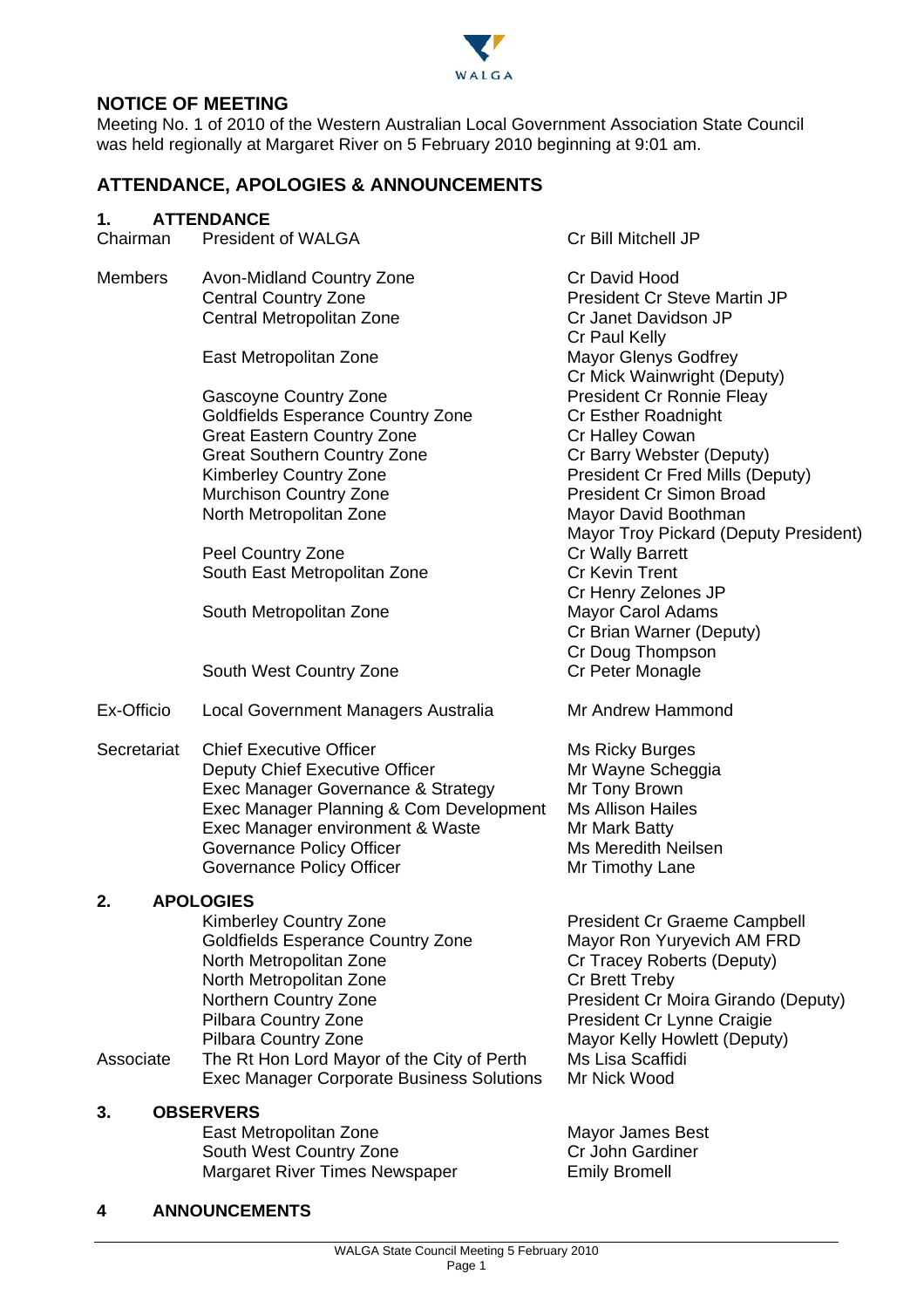

## **Order of Proceedings**

#### **1. MINUTES**

#### **Moved Cr Kevin Trent / Seconded Cr Wally Barrett**

That the Minutes of the Western Australian Local Government Association (WALGA) State Council Meeting held on Wednesday 2 December 2009 be confirmed as a true and correct record of proceedings.

#### **RESOLUTION 1.1/2010 CARRIED**

#### **2. DECLARATIONS OF INTEREST**

Mayor Carol Adams declared an interest of impartiality in relation to item 5.1 Rating of Vacant Land – Options to Discourage the Holding of Undeveloped Land and did not partake in deliberations.

#### **3. EMERGING ISSUES**

Nil

#### **4. KEY ISSUES FOR DECISION**

As per matters listed.

#### **5. MATTERS FOR DECISION**

- As per matters listed
- Use of Common Seal (Under Separate Cover)
- Selection Committee Minutes (Under Separate Cover)

#### **6. MATTERS FOR NOTING / INFORMATION**

As per matters listed.

#### **7. PRESIDENT'S REPORT**

#### **Moved Cr Esther Roadnight / Seconded Cr Janet Davidson**

That the President's Report for January/February 2010 be received.

#### **RESOLUTION 2.1/2010 CARRIED**

#### **8. CHIEF EXECUTIVE OFFICER'S REPORT**

#### **Moved Cr Kevin Trent / Seconded Mayor Glenys Godfrey**

That the Chief Executive Officer's Report for January/February 2010 be received.

#### **RESOLUTION 3.1/2009 CARRIED**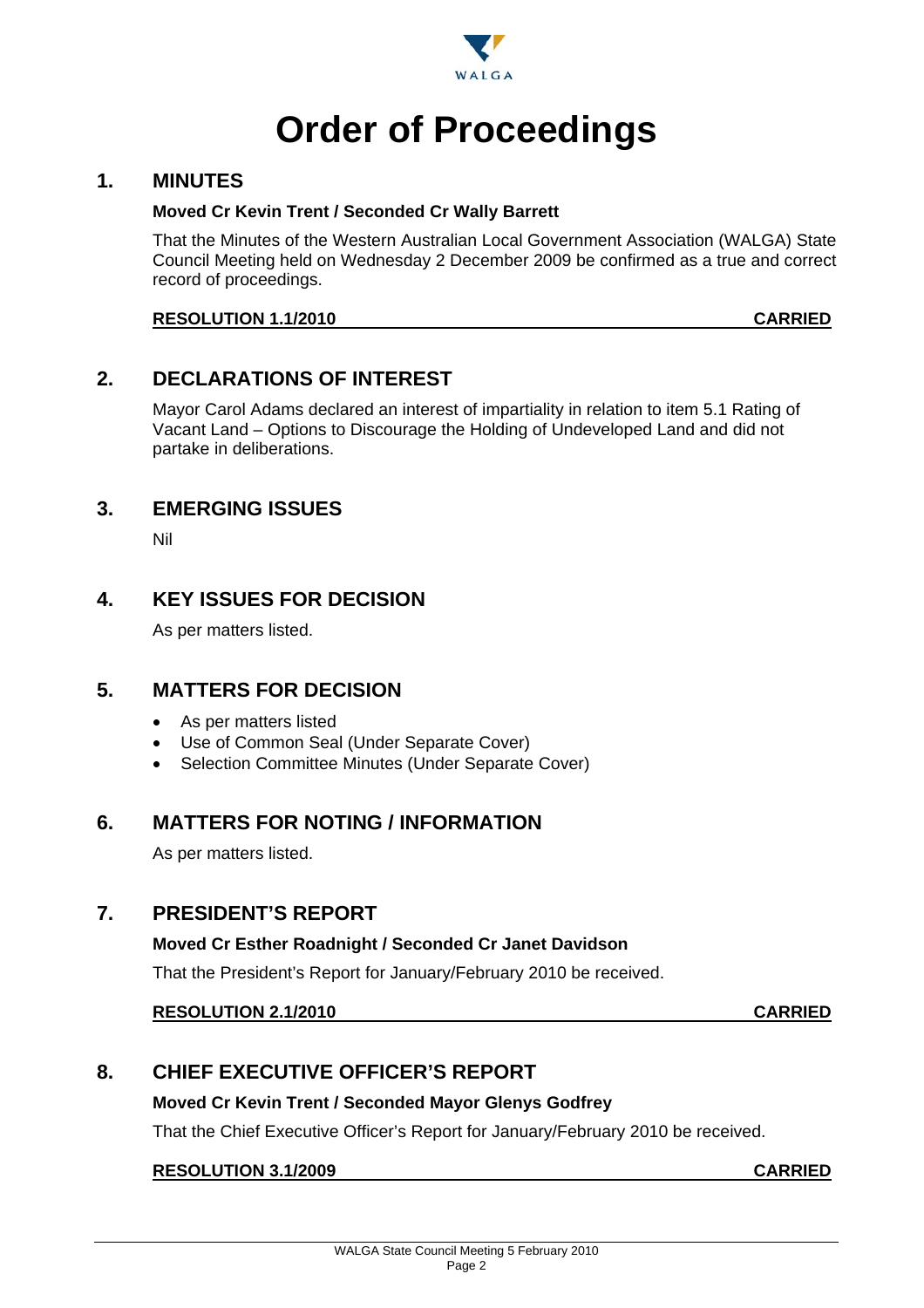

#### **9. REPORTS AND APPENDICES**

#### **Moved Cr Kevin Trent / Seconded Cr Peter Monagle**

That Reports and Appendices be received.

**RESOLUTION 4.1/2010 CARRIED**

#### **10. MEETING ASSESSMENT**

Cr Steve Martin provided feedback on his views as to the effectiveness of the meeting.

#### **11. DATE OF NEXT MEETING**

That the meeting of the Western Australia Local Government Association State Council be held in the Boardroom at WALGA, 15 Altona Street West Perth, on 7 April 2010.

#### *State Council and State Councillor Performance Assessments*

Cr Mitchell addressed the meeting regarding the State Council and State Councillor Performance Assessment papers which were distributed under separate cover to State Councillors prior to the meeting. Cr Mitchell advised that the resultant report returned a fair and favourable assessment of State Councillors and the State Council processes. .

#### *Retiring State Councillors*

Cr Mitchell acknowledged and thanked those State Councillors (listed below) who are retiring from State Council and presented them with a Certificate of Appreciation and a gift from the Association for their time, commitment and dedication to the Association during their time on State Council. A standing ovation was given to:

- Mayor David Boothman North Metropolitan Zone
- Cr Graeme Campbell Kimberley Country Zone
- Cr Peter Monagle South West Country Zone
- Cr Kevin Trent South East Metropolitan Zone

Cr Mitchell also acknowledged Cr Halley Cowan of the Great Eastern Country Zone and Cr David Hood of the Avon Midland Country Zone. Although their Zones have not held elections, both Councillors indicated that they will not be renominating. A formal acknowledgment will be conducted for both Cr Cowan and Cr Hood after their Zone elections.

#### *Retiring President*

Mayor Troy Pickard congratulated Cr Bill Mitchell on his Australia Day Award of Member of the Order of Australia (AM).

Mayor Pickard also thanked Cr Mitchell for his dedicated service to WALGA and its members. Not only did Bill give an excellent performance as Deputy President, but he also gave an outstanding performance as leader in his two terms as the WALGA President.

#### **12. CLOSURE**

There being no further business, the Chair declared the meeting closed at 10:39 am.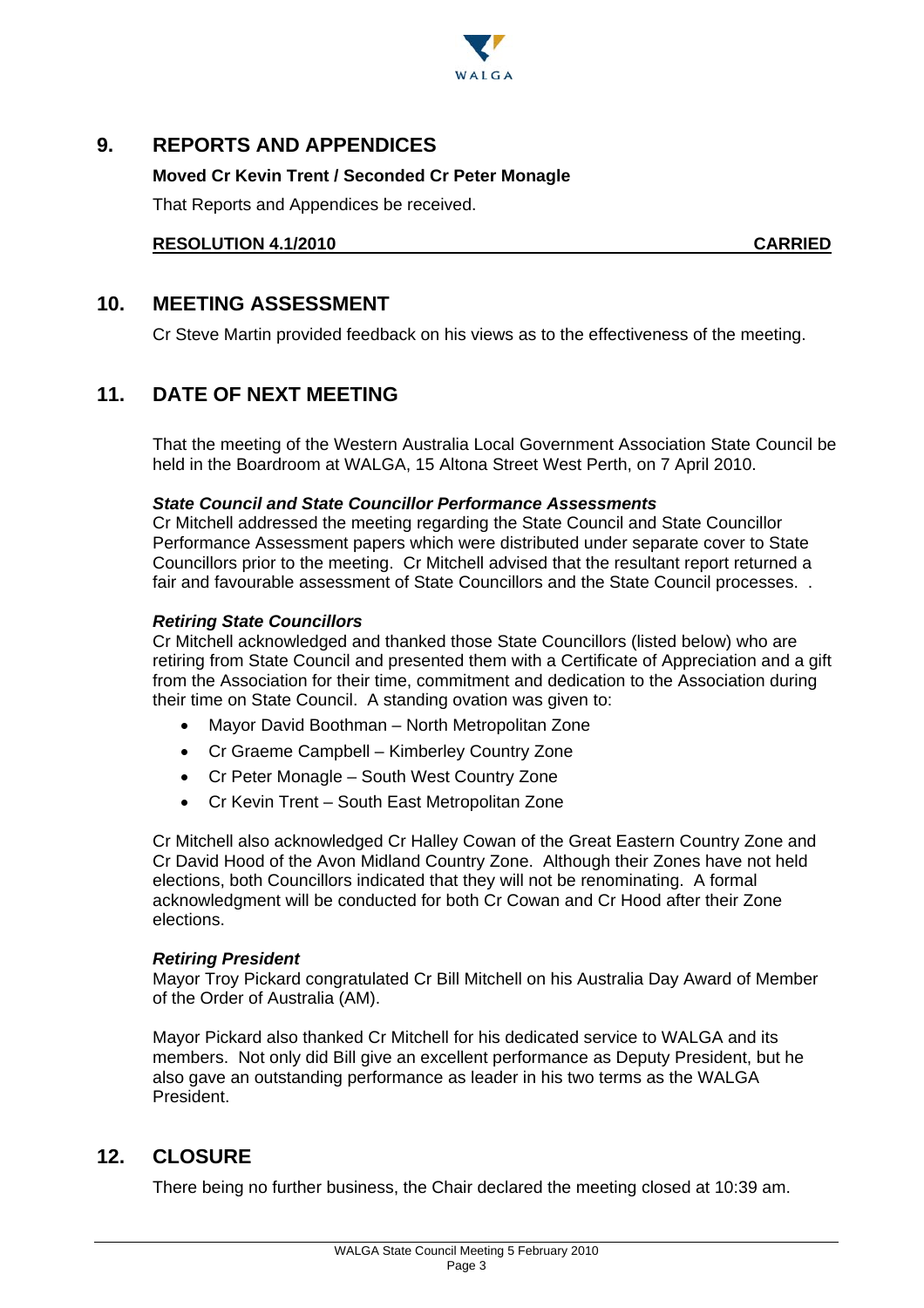

## **Agenda Items**

|  | 4.1 | Deferral of Royalties for Regions Country Local Government Fund Payment 2009/2010  |  |
|--|-----|------------------------------------------------------------------------------------|--|
|  | 4.2 |                                                                                    |  |
|  | 4.3 | Development Assessment Panels - Local Government Submission to State               |  |
|  |     |                                                                                    |  |
|  |     |                                                                                    |  |
|  | 5.1 | Rating of Vacant Land – Options to Discourage the Holding of Undeveloped Land (05- |  |
|  | 5.2 |                                                                                    |  |
|  | 5.3 |                                                                                    |  |
|  | 5.4 | Policy Statement on the Waste Levy and Strategic Waste Funding (05-075-03/RNB)8    |  |

5.6 Additional Consultation on Compliance and Enforcement Legislation Road Traffic (Vehicles) Bill 2009 (05-006-03-0004 WP) ........................................................................... 9

### **6. MATTERS FOR NOTING /**

| 6.1 |                                                                                     |  |
|-----|-------------------------------------------------------------------------------------|--|
| 6.2 |                                                                                     |  |
| 6.3 | State Road Funds to Local Government Agreement (05 001 03 0001 MM) 11               |  |
| 6.4 | Report on Key Activities, Environment and Waste Policy Team (01-006-03-0017 MJB)11  |  |
| 6.5 | Report on Key Activities, Governance and Strategy Policy Team (01-006-03-0007 TB)11 |  |
| 6.6 | Report on Key Activities, Infrastructure Policy Team (05-001-02-0003 MM) 12         |  |
| 6.7 | Report Key Activities, Municipal Waste Advisory Council (MWAC) (01-006-03-0008      |  |
| 6.8 | Report on Key Activities, Planning and Community Development Policy Team (01-006-   |  |
| 7.  |                                                                                     |  |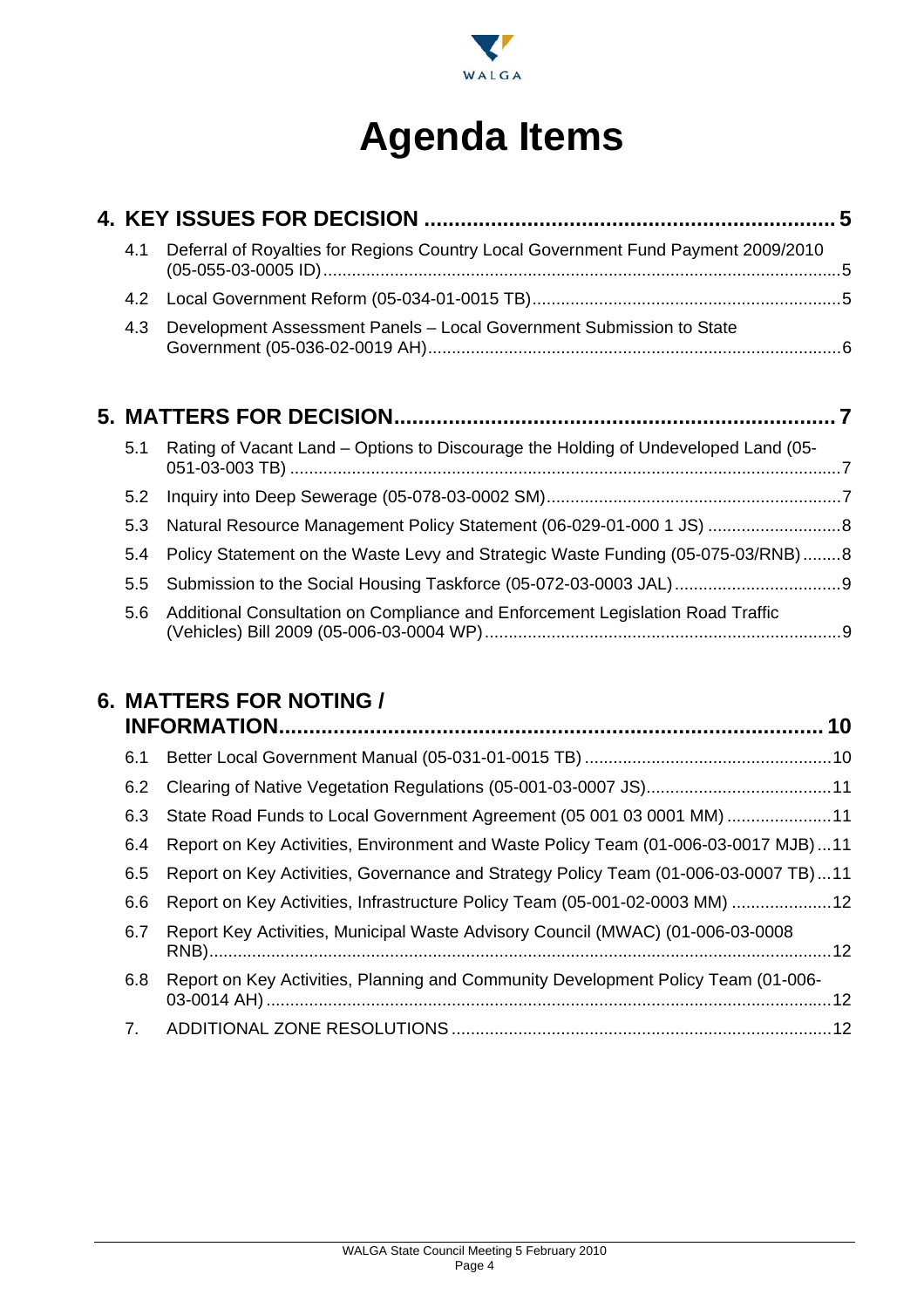

### **4. KEY ISSUES FOR DECISION**

#### **4.1 Deferral of Royalties for Regions Country Local Government Fund Payment 2009/2010 (05-055-03-0005 ID)**

*Ian Duncan, Economist* 

#### **Moved Cr Ronnie Fleay / Seconded Mayor David Boothman**

**That:** 

- **1. the Association writes to the Premier, Treasurer, Minister for Regional Development and Minister for Local Government requesting that the State Government commit to:** 
	- **a) a "catch-up" payment of \$97.5 million (in 2009/10 dollars) for Local and Regional infrastructure to meet the commitments made under the Country Local Government Fund during the current term of Government; and**
	- **b) a clear schedule for future payments to Local Governments and Regional Organisations of Councils to enable effective project management and planning.**
- **2. the Association write to the Premier, Treasurer, Minister for Regional Development and Minister for Local Government seeking detailed consultation with Local Government on the development of Country Local Government Fund guidelines and further that once the guidelines have been established they are not subject to change without adequate and timely consultation**

#### **RESOLUTION 5.1/2010 CARRIED**

#### **4.2 Local Government Reform (05-034-01-0015 TB)**

*By Tony Brown Executive Manager Governance and Strategy* 

#### **Moved Cr Peter Monagle / Seconded Cr Wally Barrett**

**That:** 

- **1. the Association continue to seek clarification on the State Government's position and process;**
- **2. the written input of Local Governments be collated and provided to the Minister for Local Government for a response at the Local Government Reform forum to be held on 9 February 2010;**
- **3. the Association express no confidence in the current reform process;**
- **4. those Local Governments, wishing to amalgamate, be allowed to proceed with their process; and**
- **5. those Local Governments, not wishing to amalgamate, be allowed to pursue their own direction without the threat of forced amalgamation or referral to the Local Government Advisory Board (LGAB).**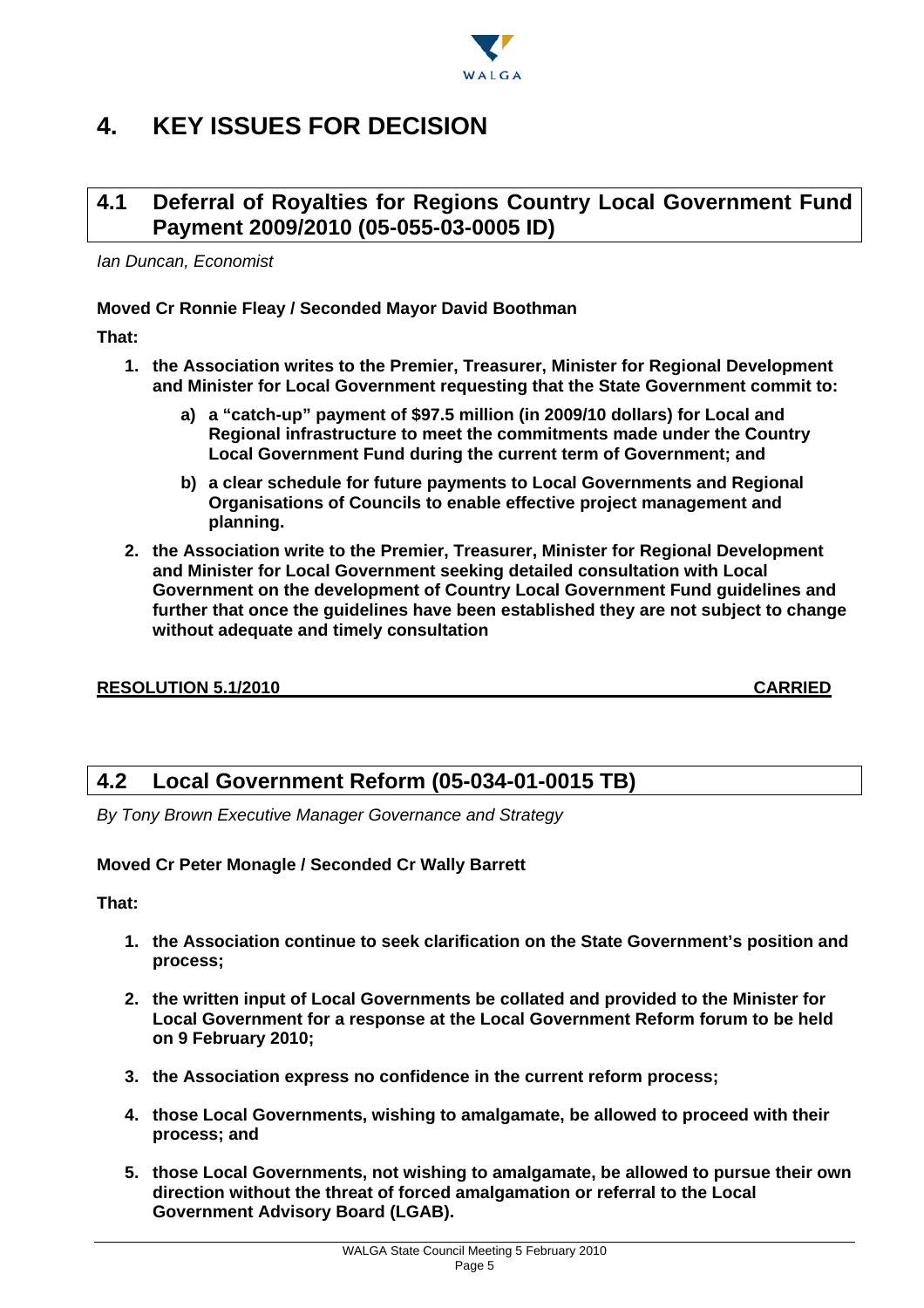

#### **FORESHADOWED MOTION**

#### **Moved Mayor Troy Pickard**

**That the Association re-affirm its commitment to the Systemic Sustainability Study (SSS) as an effective process to address reform in the Sector.** 

#### **RESOLUTION 6.1/2010 THE ORIGINAL MOTION WAS PUT AND CARRIED**

#### **THE FORESHADOWED MOTION LAPSED**

#### **4.3 Development Assessment Panels – Local Government Submission to State Government (05-036-02-0019 AH)**

*By Allison Hailes, Executive Manager, Planning and Community Development* 

#### **Moved Cr Mick Wainwright / Seconded Cr Henry Zelones**

**That:** 

- **1. the interim representative submission made to the State Government on the proposal to introduce Development Assessment Panels in WA, be endorsed as the Local Government position; and**
- **2. all member Councils through their President/Mayor forward a copy of the WALGA representative submission on Development Assessment Panels to all Members of Parliament (both Legislative Assembly and Legislative Council) for the member Councils area.**

#### **AMENDMENT MOTION**

**Moved Cr Halley Cowan / Seconded Cr Esther Roadnight** 

**That:** 

- **1. the interim representative submission made to the State Government on the proposal to introduce Development Assessment Panels in WA, be endorsed as the Local Government position;**
- **2. all member Councils through their President/Mayor forward a copy of the WALGA representative submission on Development Assessment Panels to all Members of Parliament (both Legislative Assembly and Legislative Council) for the member Councils area; AND**
- **3. in respect to the threshold amount at which development applications are referred to Development Assessment Panels it is the WALGA position that the threshold amount should be set at \$10 million and further the threshold should be applied uniformly across the State**

#### **THE AMENDMENT MOTION WAS PUT AND LOST**

#### **RESOLUTION 7.1/2010 THE ORIGINAL MOTION WAS PUT AND CARRIED**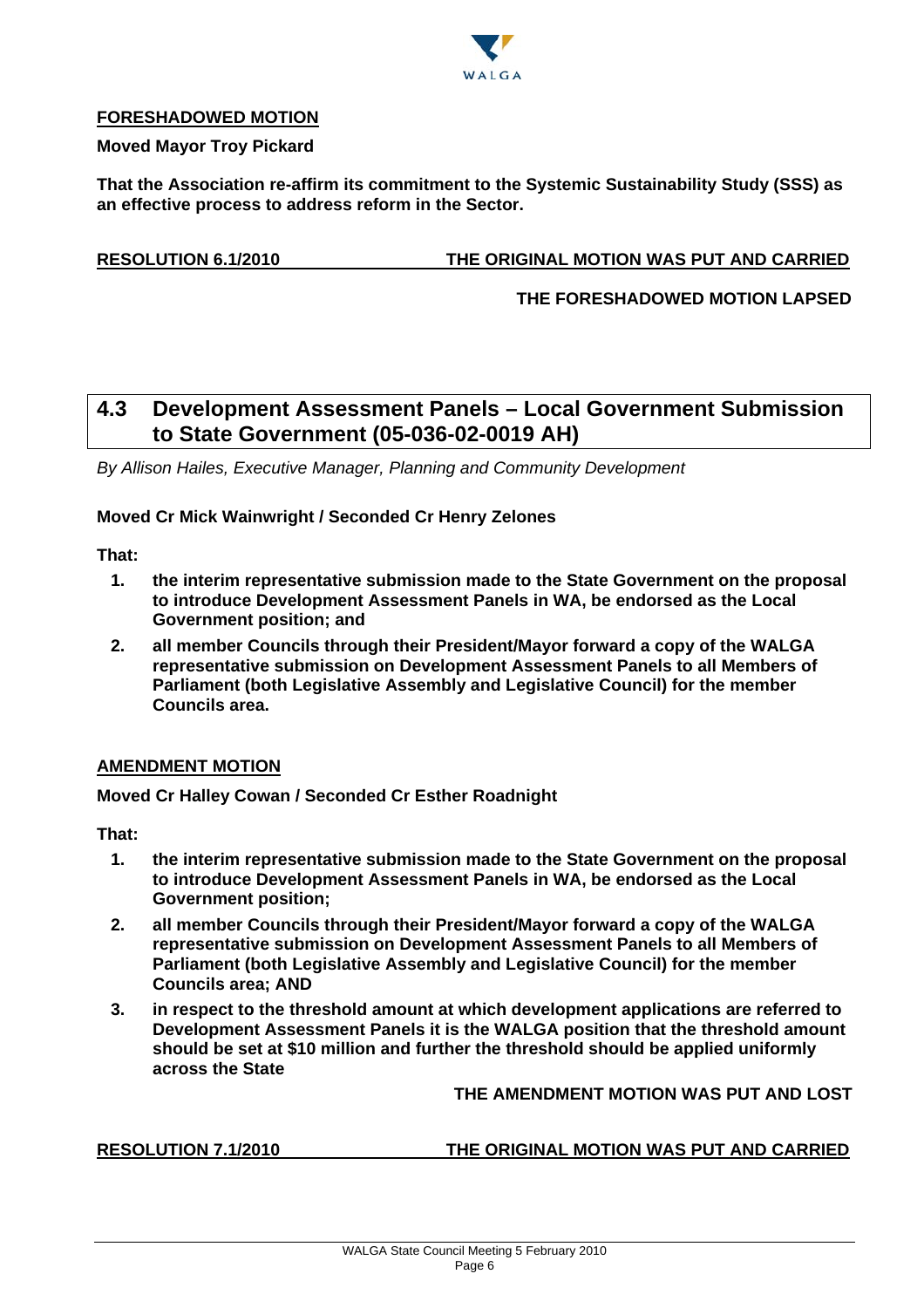

### **5. MATTERS FOR DECISION**

#### **5.1 Rating of Vacant Land – Options to Discourage the Holding of Undeveloped Land (05- 051-03-003 TB)**

*By Tony Brown, Executive Manager Governance and Strategy* 

**Moved Mayor David Boothman / Seconded Cr Henry Zelones** 

**That the following actions be endorsed to discourage the holding of undeveloped serviced land:** 

- **1. encourage Local Governments to consider developing incentive planning policies to encourage development including the use of covenants;**
- **2. encourage Local Governments to utilise differential rating on vacant land; and**
- **3. WALGA to advocate to the State Government to:** 
	- **a. amend land tax legislation to provide a disincentive to hold vacant land; and / or**
	- **b. amend the Local Government Act 1995 to enable differential rating based on the time the land remains undeveloped**

#### **FORESHADOWED MOTION**

**Moved Mayor Glenys Godfrey / Seconded Cr David Hood** 

**That the Association encourage Local Governments to utilise differential rating on vacant land.** 

#### **THE ORIGINAL MOTION WAS PUT AND LOST**

**RESOLUTION 8.1/2010 THE FORESHADOWED MOTION WAS PUT AND CARRIED**

#### **5.2 Inquiry into Deep Sewerage (05-078-03-0002 SM)**

*By Sarah Molloy, Environment Policy Officer* 

#### **Moved Cr Kevin Trent / Seconded Cr Esther Roadnight**

**That the Association write to:** 

- **1. the Chair of the Standing Committee on Environment and Public Affairs, Hon Brian Ellis MLC and other Committee members thanking them for the thorough Inquiry into the issue of deep sewerage across the State and the consideration given to Local Government issues.**
- **2. the Minister for Water, Hon Dr Graham Jacobs and the Minister for Environment, Hon Ms Donna Faragher, requesting immediate implementation of the recommendations within Report 18 of the Standing Committee on Environment and Public Affairs Inquiry into Deep Sewerage and allocation in the next State budget to finance this implementation.**
- **3. the Chief Executive Officer of the Water Corporation, requesting greater priority be given to the Infill Sewerage Program following the recommendations and findings of the Committee Report.**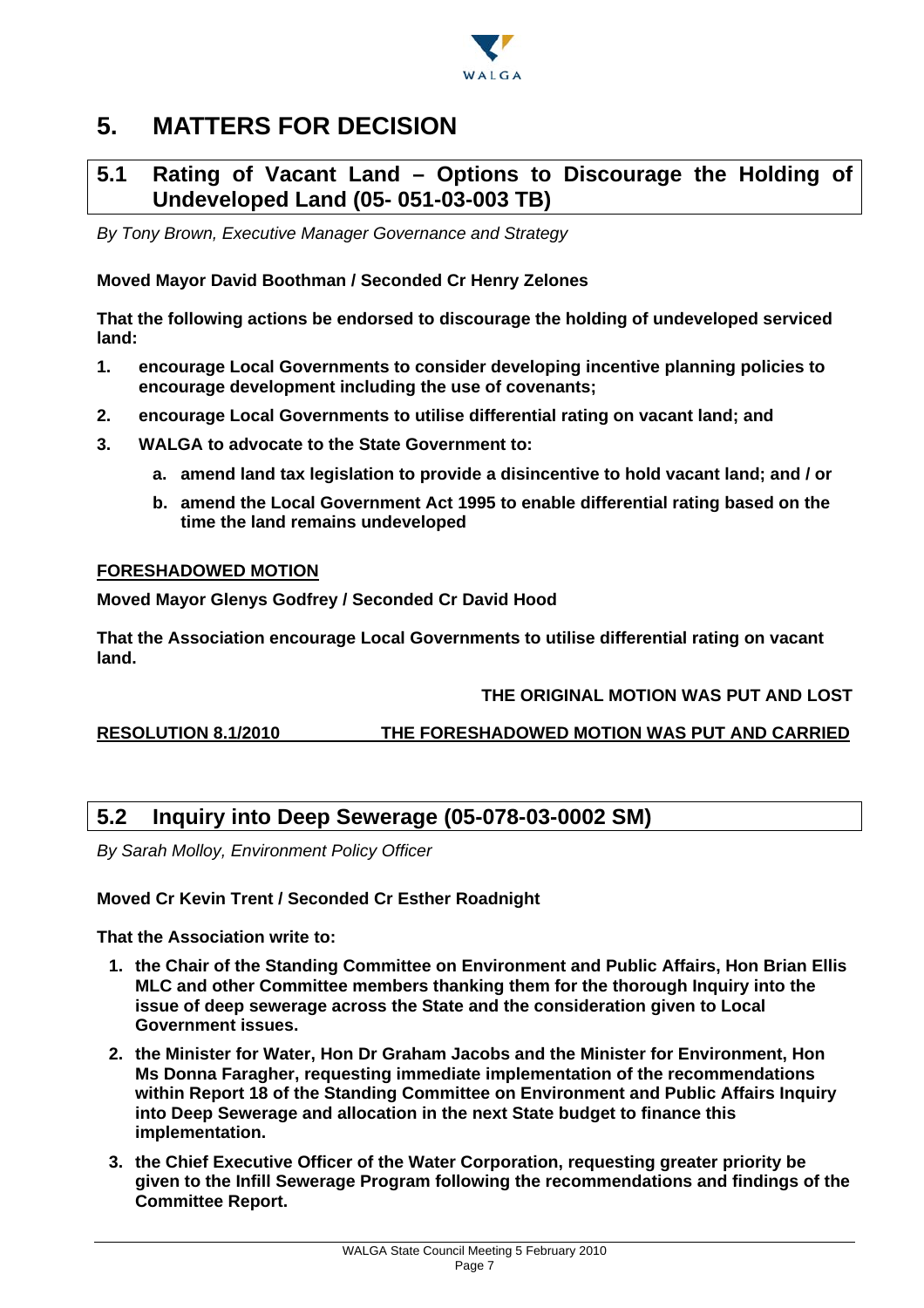

*By Jessica Sheppard, NRM Facilitator* 

#### **Moved Mayor Glenys Godfrey / Seconded Cr Peter Monagle**

**That:** 

- **1. the Natural Resource Management Policy Statement and the commitments therein be endorsed; and**
- **2. That the Natural Resource Management Policy Background Paper be noted.**

#### **RESOLUTION 10.1/2010 CARRIED**

#### **5.4 Policy Statement on the Waste Levy and Strategic Waste Funding (05-075-03/RNB)**

*By Rebecca Brown, Manager, Waste & Recycling* 

#### **Moved Cr Henry Zelones / Seconded Cr Kevin Trent**

**That the statement of policy as described in the attached document entitled "Policy Statement on the Waste Levy and Strategic Waste Funding (November 2009)" be endorsed with the following change:** 

 **as the State Government has fundamentally changed the way the waste levy is to operate (that is, with money raised being used to fund the DEC), the levy no longer be supported. Instead, Local Government calls on the State Government to enter a true partnership with Local Government (a waste reduction partnership) to raise revenue from waste which would be spent entirely on initiatives to reduce waste. This partnership would operate in a similar way to the waste levy was originally conceived.** 

#### **FORESHADOW MOTION**

**Moved Mayor Glenys Godfrey** 

**That** 

- **1. the statement of policy as described in the attached document entitled "Policy Statement on the Waste Levy and Strategic Waste Funding (November 2009)" be endorsed;**
- **2. the Association continues to strongly object to the use of the Waste Management Levy funds going to the Department of the Environment for general expenditure.**

**RESOLUTION 11.1/2010 THE ORIGINAL MOTION WAS PUT AND CARRIED**

**THE FORESHADOWED MOTION LAPSED**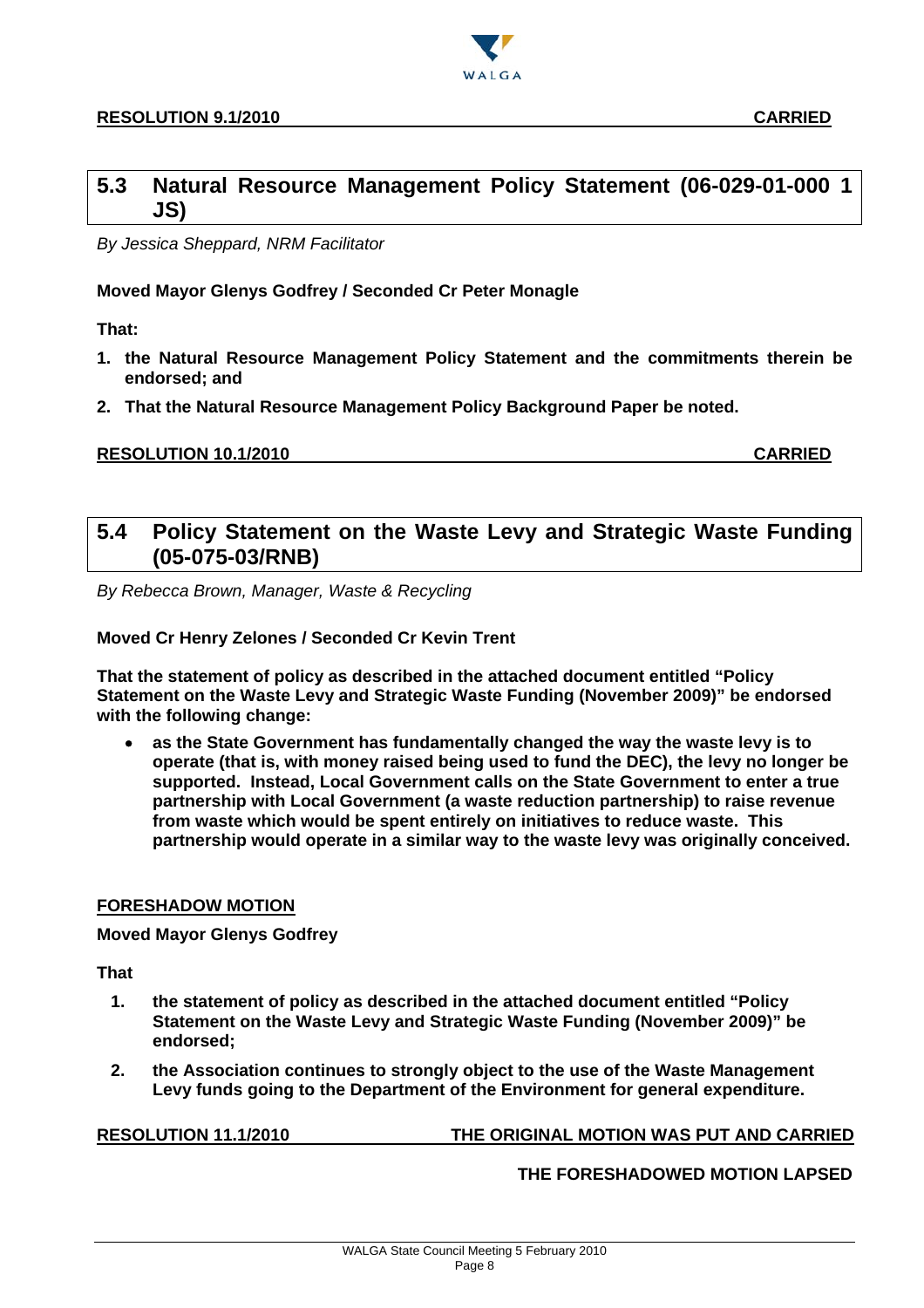

#### **5.5 Submission to the Social Housing Taskforce (05-072-03-0003 JAL)**

*By Jessica Lenney, Community Policy Officer* 

#### **Moved Cr Kevin Trent / Seconded Cr Janet Davidson**

**That the interim Local Government submission to the Social Housing Taskforce be endorsed.** 

#### **RESOLUTION 12.1/2010 CARRIED**

#### **5.6 Additional Consultation on Compliance and Enforcement Legislation Road Traffic (Vehicles) Bill 2009 (05-006-03-0004 WP)**

*By Warren Pearce, Policy Manager – Transport and Roads* 

#### **Moved Cr David Hood / Seconded Cr Halley Cowan**

**That Local Government:** 

- **1. does not condone the illegal overloading of vehicles;**
- **2. supports an amendment to the** *Road Traffic (Vehicles) Bill 2009* **to enable the continued use of concessional mass loading scheme of up to 10% for grain, from paddock to grain receival points, with penalties for non compliance in order to support rural agricultural communities; and**
- **3. request that State Government further consult the Local Government Sector on any proposed amendments to the Road Traffic (Vehicles) Bill 2009 before introduction to Parliament, as well as on any future mass concessional loading schemes following the Main Roads WA review of the success of the 2009 / 2010 Harvest Mass Management Scheme.**

#### **AMENDMENT MOTION**

**Moved Cr Mick Wainwright / Seconded Cr Ronnie Fleay** 

**That Local Government:** 

- **1. does not condone the illegal overloading of vehicles;**
- **2. supports an amendment to the** *Road Traffic (Vehicles) Bill 2009* **to enable the continued use of concessional mass loading scheme of up to 10% for grain, from paddock to grain receival points, with penalties for non compliance in order to support rural agricultural communities;**
- **3. request that State Government further consult the Local Government Sector on any proposed amendments to the Road Traffic (Vehicles) Bill 2009 before introduction to Parliament, as well as on any future mass concessional loading schemes following the Main Roads WA review of the success of the 2009 / 2010 Harvest Mass Management Scheme; and**
- **4. Investigate the possibility of supporting the continued use of Concessional Mass Management Schemes through exemptions issued by the Commissioner of Main Roads as an alternative to incorporating the schemes within the legislation.**

**THE AMENDMENT MOTION WAS PUT AND LOST** 

**RESOLUTION 13.1/2010 THE ORIGINAL MOTION WAS PUT AND CARRIED**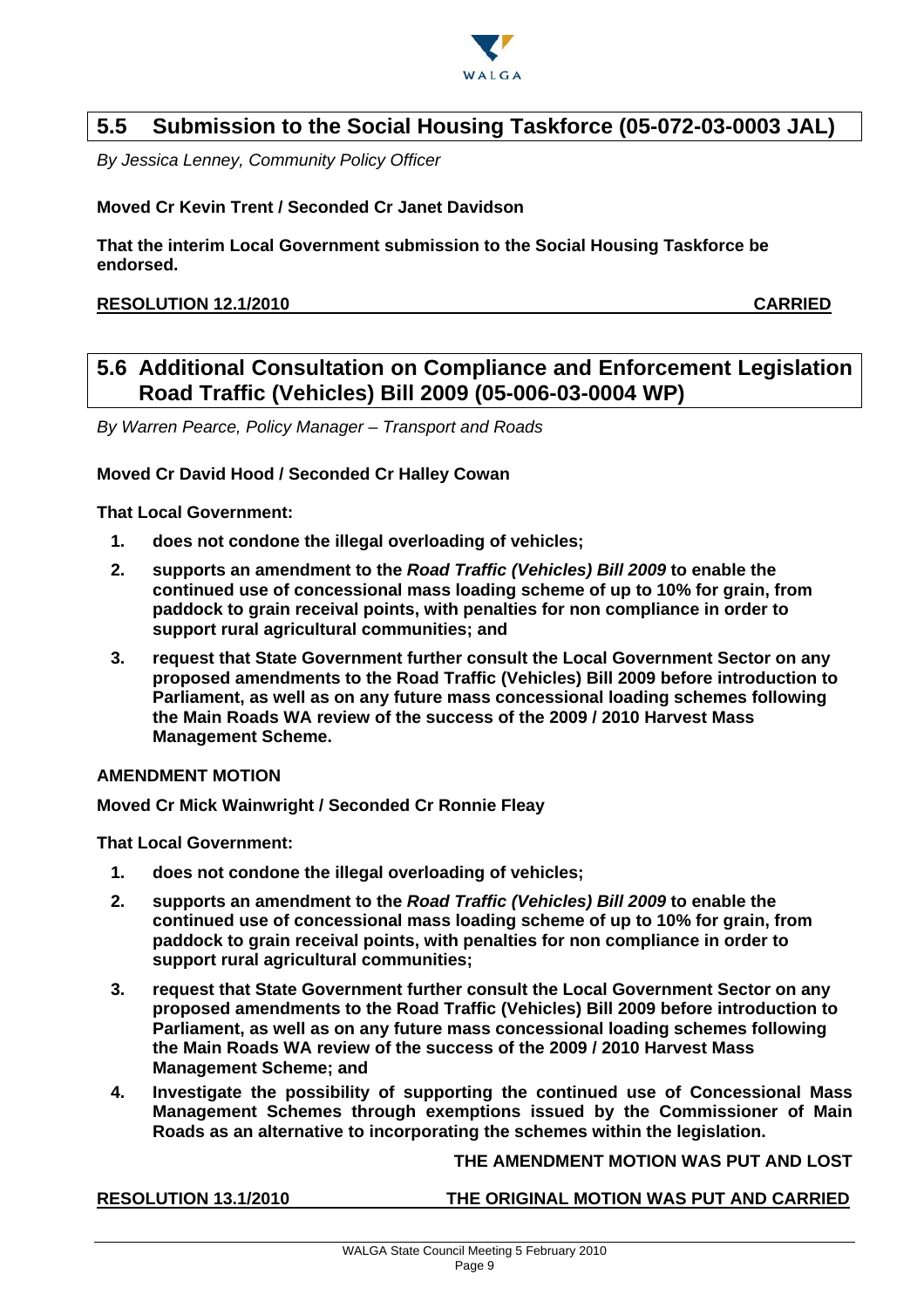

#### **5.7 Selection Committee Minutes – Under Separate Cover (01-006-013-0011 TL)**

*By Timothy Lane, Governance Policy Officer* 

#### **Moved Mayor Troy Pickard / Seconded Mayor David Boothman**

**That** 

- **1. the Recommendations contained in the 15 January 2010 Selection Committee Minutes be endorsed; and,**
- **2. the Resolutions contained in the 15 January 2010 Selection Committee Minutes be noted.**

#### **RESOLUTION 14.1/2010 CARRIED**

**5.8 Use of the Association's Common Seal (01-004-07-0001 RB)** 

*By Ricky Burges, CEO* 

**Moved Cr Kevin Trent / Seconded Mayor David Boothman** 

**That the use of the Association's common seal for the following purposes be noted:** 

| <b>Document</b> | <b>Document</b><br><b>Description</b> | <b>Signatories</b>      | State Council prior<br>approval |
|-----------------|---------------------------------------|-------------------------|---------------------------------|
| <b>Master</b>   | <b>Lease Agreement for</b>            | • SG Fleet Aust Pty Ltd | No                              |
| Operating       | <b>RoadWise Vehicle</b>               | <b>WALGA President</b>  |                                 |
| Lease           | Leases                                | <b>WALGA CEO</b>        |                                 |

#### **RESOLUTION 15.1/2010 CARRIED**

### **6. MATTERS FOR NOTING / INFORMATION**

#### **6.1 Better Local Government Manual (05-031-01-0015 TB)**

*By Tony Brown, Executive Manager Governance and Strategy* 

#### **Moved Cr Kevin Trent / Seconded Cr Doug Thompson**

#### **That the Better Local Government Manual information be noted.**

#### **RESOLUTION 16.1/2010 CARRIED**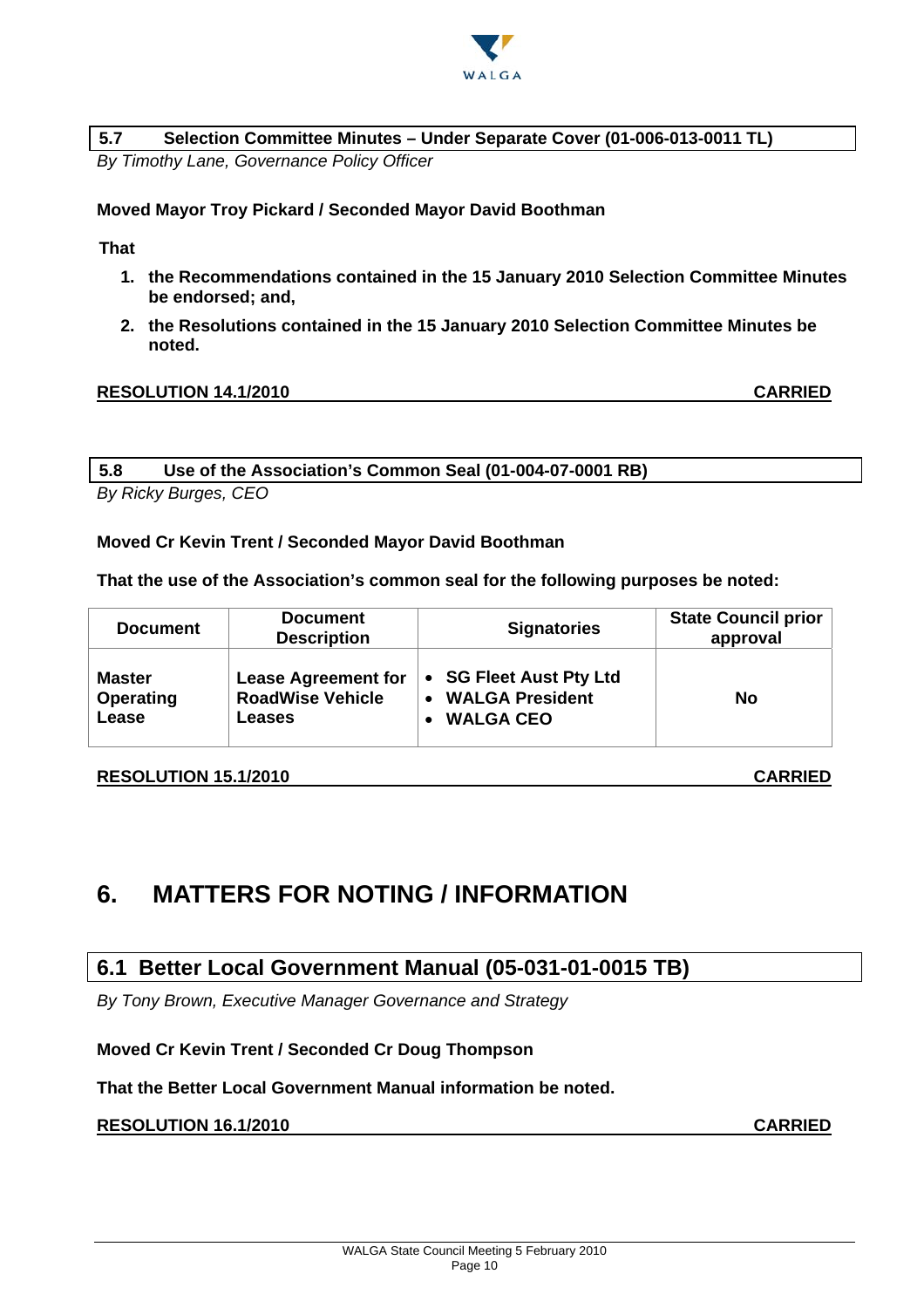

#### **6.2 Clearing of Native Vegetation Regulations (05-001-03-0007 JS)**

*By Jessica Sheppard, NRM Facilitator* 

#### **Moved Cr Kevin Trent / Seconded Cr Doug Thompson**

**That the report on the current status of the review of the Clearing of Native Vegetation Regulations be noted.** 

#### **RESOLUTION 17.1/2010 CARRIED**

#### **6.3 State Road Funds to Local Government Agreement (05 001 03 0001 MM)**

*Michelle Mackenzie, Executive Manager Infrastructure* 

#### **Moved Cr Kevin Trent / Seconded Cr Doug Thompson**

**That the progress to develop a new State Road Funds to Local Government Agreement be noted.** 

#### **RESOLUTION 18.1/2010 CARRIED**

#### **6.4 Report on Key Activities, Environment and Waste Policy Team (01- 006-03-0017 MJB)**

*By Mark Batty, Executive Manager Environment & Waste* 

**Moved Cr Kevin Trent / Seconded Cr Doug Thompson** 

**That the report from the Environment & Waste Policy Team for February 2010 be noted.** 

**RESOLUTION 19.1/2010 CARRIED**

#### **6.5 Report on Key Activities, Governance and Strategy Policy Team (01-006-03-0007 TB)**

*By Tony Brown, Executive Manager Governance & Strategy* 

#### **Moved Cr Kevin Trent / Seconded Cr Doug Thompson**

**That the report from the Governance and Strategy Policy Team to the February 2010 State Council meeting be noted.** 

#### **RESOLUTION 20.1/2010 CARRIED**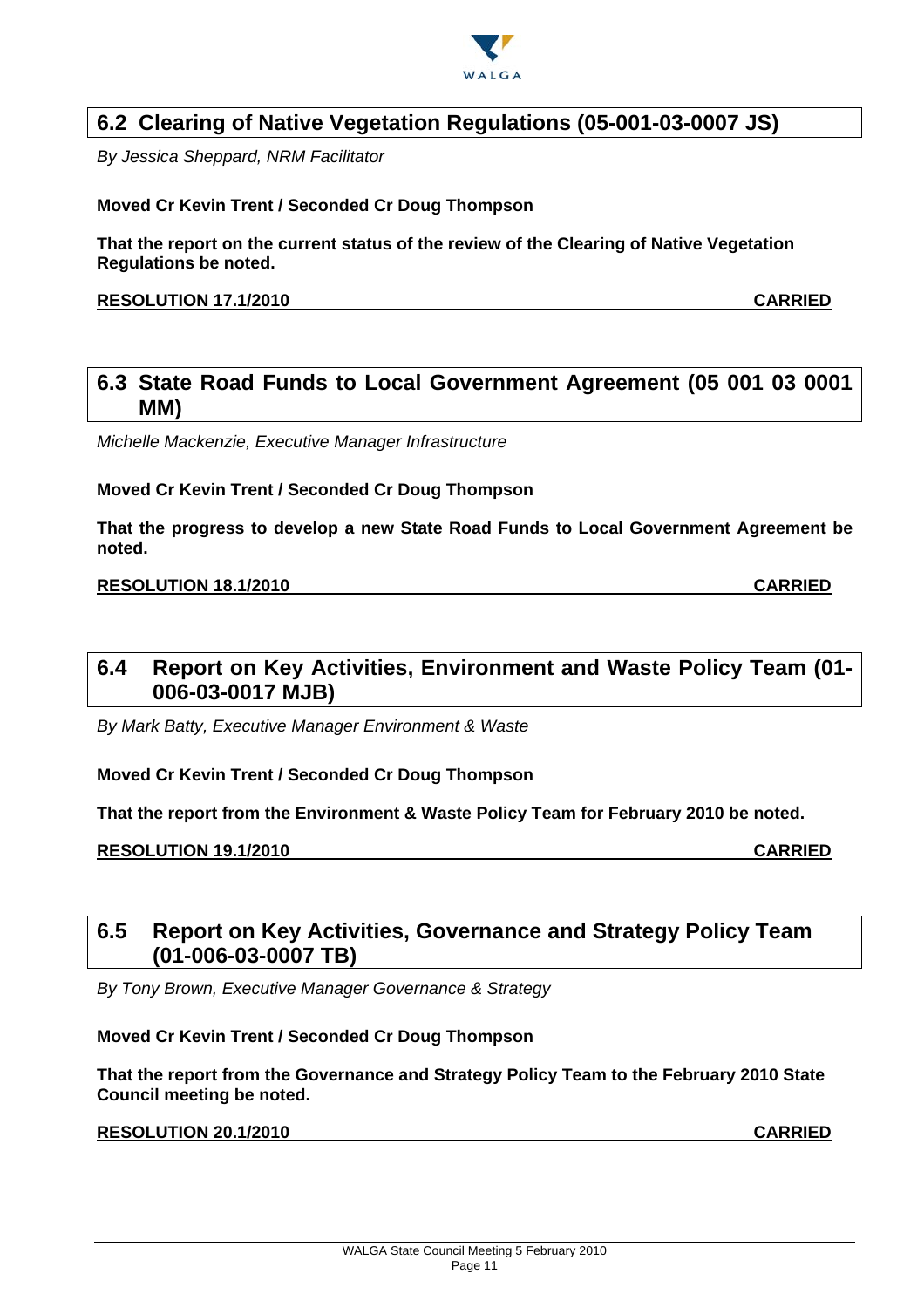

#### **6.6 Report on Key Activities, Infrastructure Policy Team (05-001-02- 0003 MM)**

*By Michelle Mackenzie, Executive Manager Infrastructure* 

**Moved Cr Kevin Trent / Seconded Cr Doug Thompson** 

**That the report from the Infrastructure Policy Team for February 2010 be noted.** 

#### **RESOLUTION 21.1/2010 CARRIED**

#### **6.7 Report Key Activities, Municipal Waste Advisory Council (MWAC) (01-006-03-0008 RNB)**

*By Rebecca Brown, Manager, Waste & Recycling* 

#### **Moved Cr Kevin Trent / Seconded Cr Doug Thompson**

**That the resolutions of the Municipal Waste Advisory Council at its 25 November and 16 December 2009 meetings be noted.** 

#### **RESOLUTION 22.1/2010 CARRIED**

#### **6.8 Report on Key Activities, Planning and Community Development Policy Team (01-006-03-0014 AH)**

*By Allison Hailes, Executive Manager, Planning and Community Development* 

**Moved Cr Kevin Trent / Seconded Cr Doug Thompson** 

**That the report from the Planning and Community Development Policy Team for the February 2010 State Council meeting be noted.** 

#### **RESOLUTION 23.1/2010 CARRIED**

#### **7. ADDITIONAL ZONE RESOLUTIONS**

*By Meredith Neilsen, Governance Policy Officer* 

#### **Moved Cr Doug Thompson / Seconded Mayor David Boothman**

**That the additional Zone Resolutions from the December 2009 / January 2010 round of Zones meetings as follows be referred to the appropriate Policy Team for consideration.** 

**RESOLUTION 24.1/2010 CARRIED**